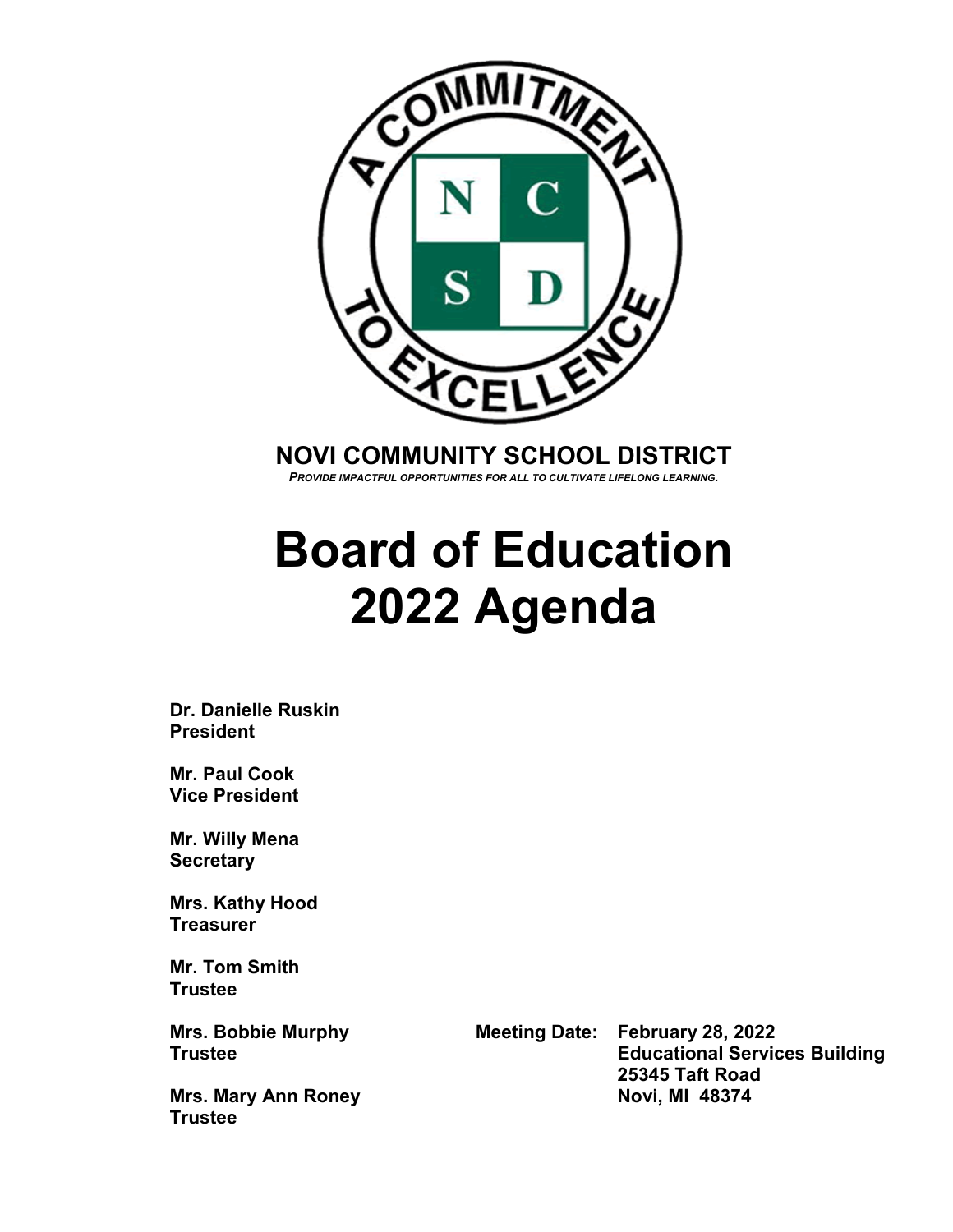

# **NOVI BOARD OF EDUCATION Special Meeting – February 28, 2022 5:00 PM AGENDA**

- **I. CALL TO ORDER**
- **II. PLEDGE OF ALLIANCE**
- **III. APPROVAL OF AGENDA**

#### **IV. ACTION ITEMS**

a. Personnel Report

#### **V. COMMENTS FROM THE AUDIENCE**

- *Individuals who wish to address the Board must identify themselves, their address, and any organization they may represent*
- *The Board and individual Board members will not directly respond to comments or questions that arise during the public participation portion of the meeting*
- *Individuals who wish to address the Board shall direct their comments to the entire Board and not to individual Board members, the Superintendent, other School District employees or members of the audience.*
- *Behavior that is intemperate, abusive, defamatory or discourteous or that otherwise interferes with the orderly conduct and timely completion of the Board meeting is strictly prohibited.*

#### **VI. ADJOURNMENT**